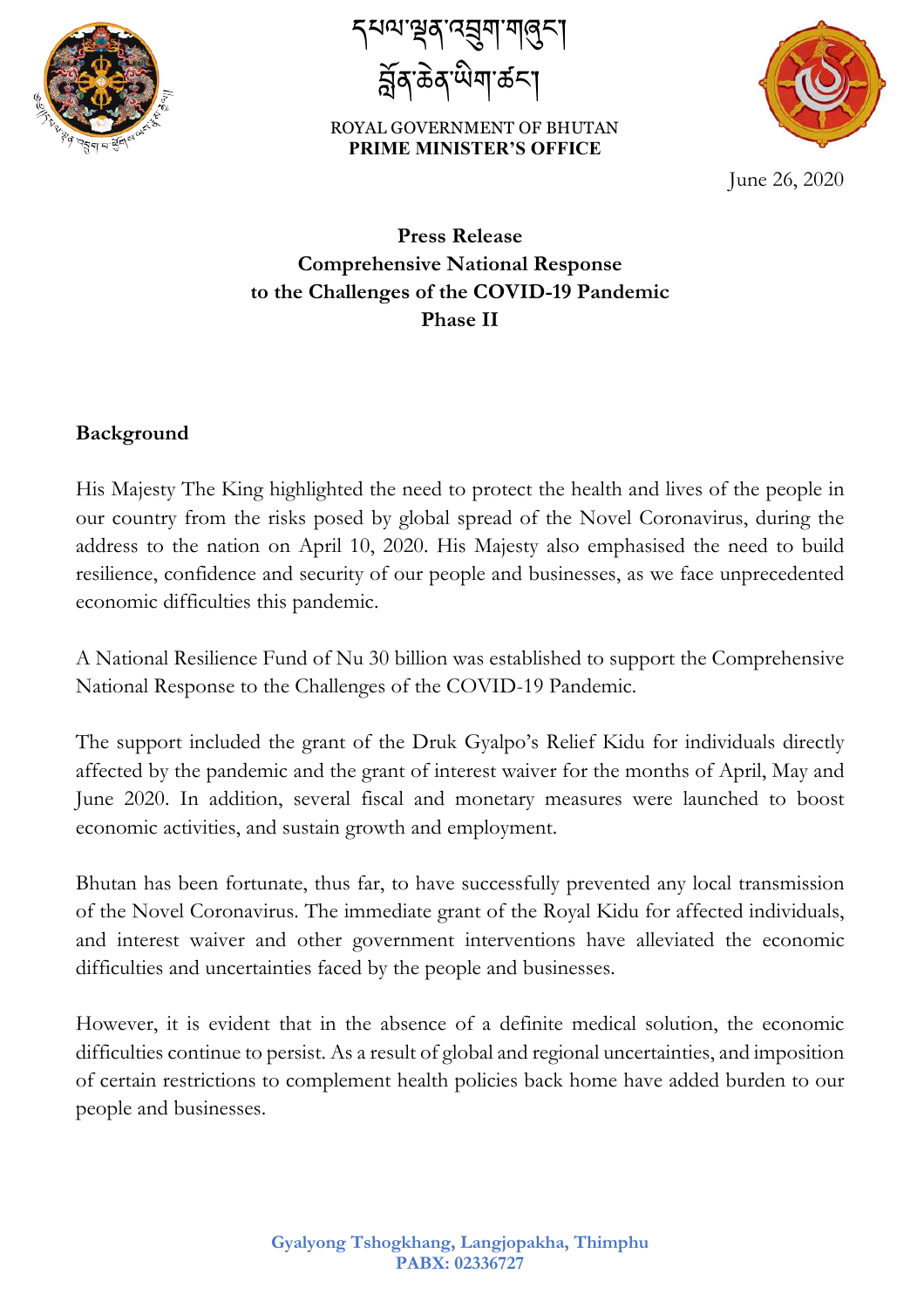

 $\overline{\phantom{a}}$ |ଧଧ"଼ିଅବ୍'ୟସ୍ପ୍ୟା'শ୍ରବ୍ୟ| བོན་ཆན་ཡག་ཚང་།



In view of the ongoing difficulties, His Majesty the King has commanded that in these extraordinary circumstances, the State must rise above all other considerations and continue to provide substantive, timely and inclusive support to sustain public confidence and build resilience in these challenging times.

In keeping with the command, the Prime Minister Dr Lotay Tshering announced the second phase of the Royal Kidu for affected individuals and interest payment support. He also announced additional monetary and fiscal measures, which shall commence from July 1, 2020.

### **A. Druk Gyalpo's Relief Kidu – Income support to affected individuals**

The Druk Gyalpo's Relief Kidu for affected individuals will continue from July until September 2020. However, as announced on April 30, 2020, the amounts are revised to Nu 10,000 and Nu 7,000 per month respectively, in anticipation of rising number of applicants.

Kidu recipients are encouraged to actively seek employment opportunities through various government and private led initiatives.

The Relief Kidu has granted about Nu 700 million to over 23,000 affected people between April and June 2020, boosting their morale and providing critical livelihood support and assurances of hope amid current hardships.

It is imperative to acknowledge the support of many business entities who have continued to employ and pay the salaries and wages of their staff despite the setbacks. There are also many people who have been affected but chose not to avail themselves of the Relief Kidu by exploring other livelihood options. Such support truly reflects the solidarity and unity of our people to make their share of contribution to the country.

The details for Phase II of the Kidu will be made public on the website www.royalkidu.bt in July 2020.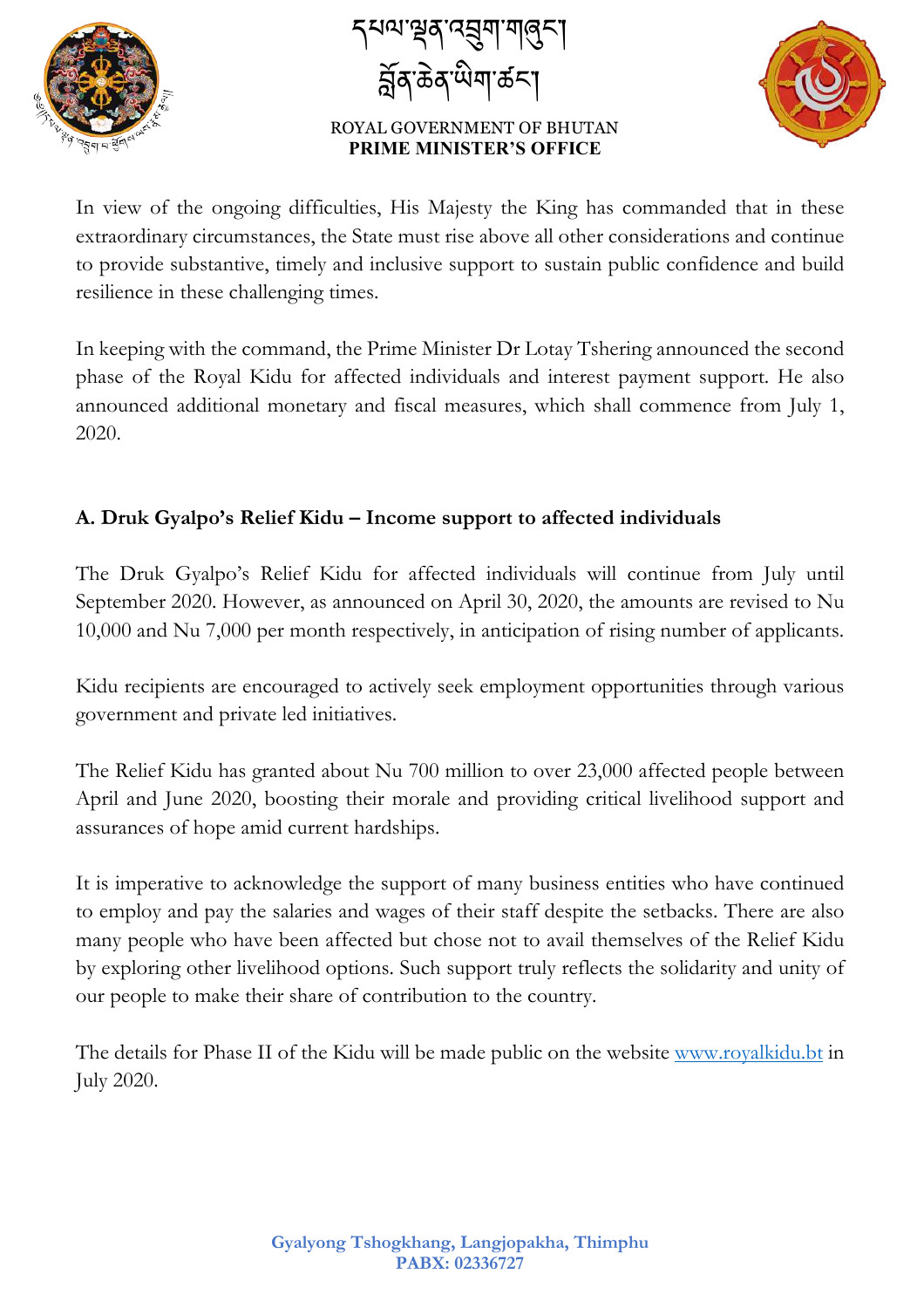

 $\overline{\phantom{a}}$ |ଧଧ"଼ିଅବ୍'ୟସ୍ପ୍ୟା'শ୍ରବ୍ୟ| བོན་ཆན་ཡག་ཚང་།



### **B. Druk Gyalpo's Relief Kidu – Support for interest payment**

In order to alleviate the mounting worries of the people about loan repayments, the prime minister announced the Royal Command to further extend interest waiver for another nine months for loans availed as of April 10, 2020.

Full interest waiver shall be granted for another three months from July to September 2020. This will be followed by partial interest waiver (50%) for six additional months from October 2020 to March 2021.

The Royal Kidu on interest waiver is expected to benefit 112,024 individuals (with 139,261 loan accounts) across 20 dzongkhags with personal and business loan accounts including those accounts listed as NPL. The cost of the interest payment for the period of nine months is estimated at Nu 7.5 billion and will be fully granted from the National Resilience Fund.

As the future direction and magnitude of the global pandemic cannot be ascertained as yet, it will be vital for our people and particularly enterprises to rethink their business strategies to adapt to the changing realities. It is hoped that the relief provided through the interest waiver and other fiscal and monetary measures will provide the much-needed buffer to this end.

The Royal Monetary Authority (RMA) and the financial institutions (FIs) will provide detailed guidelines and standard operational procedures for this support.

#### **C. Monetary and Fiscal Measures**

With the COVID-19 pandemic showing no sign of slowing down, economic downturn has become a reality everywhere. In spite of zero local transmissions in Bhutan, our economy will also face similar challenges. Moreover, it is also certain that the economy will take more than a year to rebound.

The government recognises that the costs of this COVID-19 pandemic crisis will be extremely heavy for businesses and employees. Therefore, a package of monetary and fiscal interventions is created to ease some of the burden and help businesses successfully tide over this difficult period.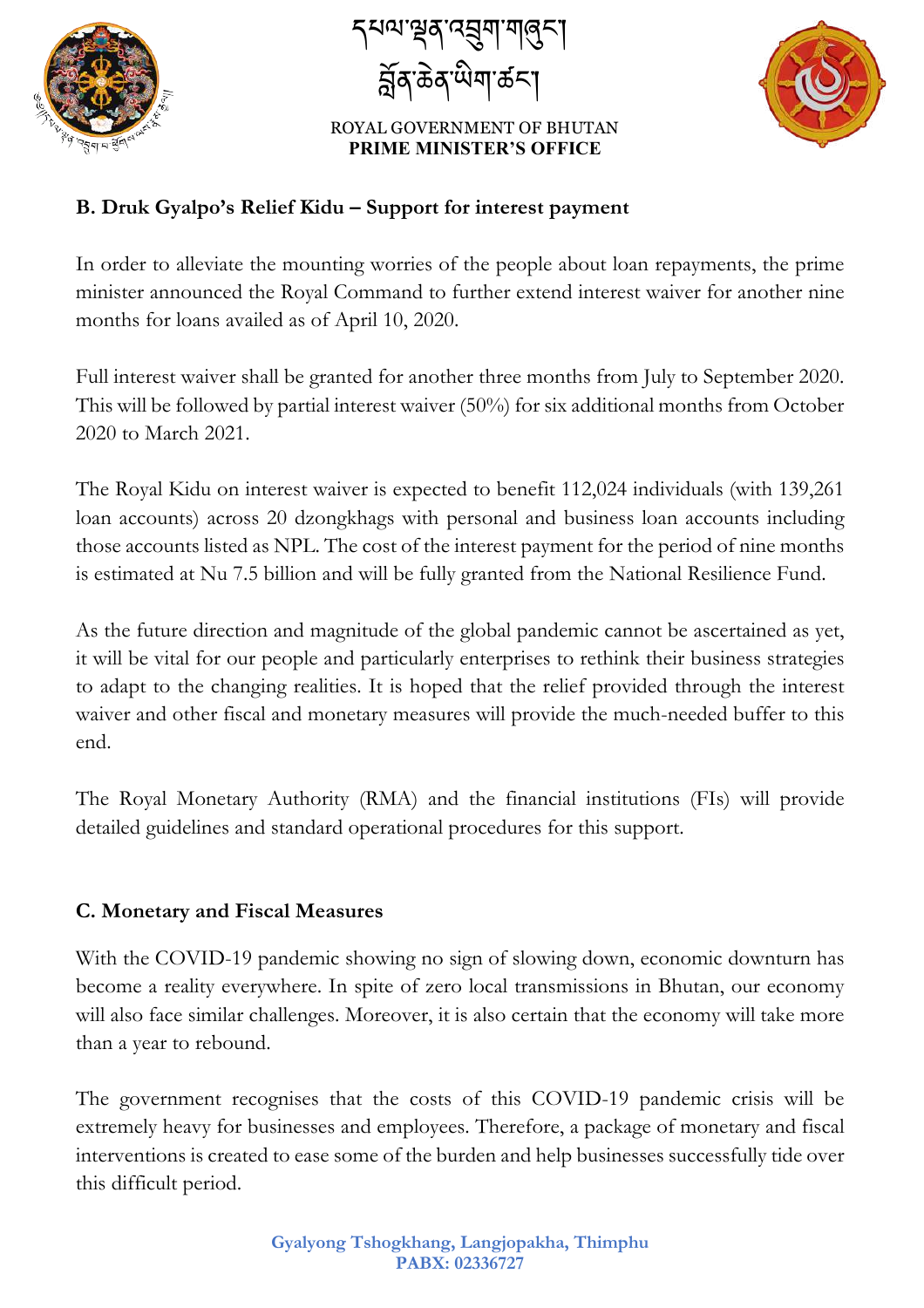

 $\overline{\phantom{a}}$ |ଧଧ"଼ିଅବ୍'ୟସ୍ପ୍ୟା'শ୍ରବ୍ୟ| བོན་ཆན་ཡག་ཚང་།



To facilitate better strategy and planning for business sustainability, the measures will provide support over the next six to 12 months.

Phase II monetary and fiscal measures will support all businesses, big and small, through a combination of interventions that will complement the Druk Gyalpo's Relief Kidu (support for affected individuals and interest payment support).

Monetary measures will ease debt pressure through the deferment of loans for one year without penal interest. For borrowers willing and able to service their loans during this period, FIs have offered to reduce the interest by one percentage point as an added incentive.

Further, for business continuity, new soft-term bridging loans at a highly concessional interest rate of 5% for businesses will be provided. Micro loans for agriculture and soft loans to CSIs at 2% and 4% interest rates, respectively, will be extended by another 12 months by the National CSI Development Bank.

While providing highly concessional interest rates to borrowers (at below the minimum lending rate), the interests of savers and depositors will also be protected and deposit rates will not be reduced. The RMA will continue to ensure financial sector stability.

The government will also continue to implement fiscal measures to boost domestic demand, increase economic activities, generate employment and ensure stability and growth. This will be done mainly by front-loading capital investments. To support this, procurement guidelines will be simplified including preferential treatment for local goods. Further, to ease cash flow, targeted tax deferments and rental waivers will also be provided. Support to ensure the country has sufficient stocks of essentials will also continue.

With the implementation of these measures, the government is optimistic that the private sector will continue to play an active role in the economy to provide necessary goods, services and jobs to tide over the period.

#### **C.1 Monetary Measures**

Phase II monetary interventions are aimed to help the economy gain some degree of resilience and adapt to the changing circumstances.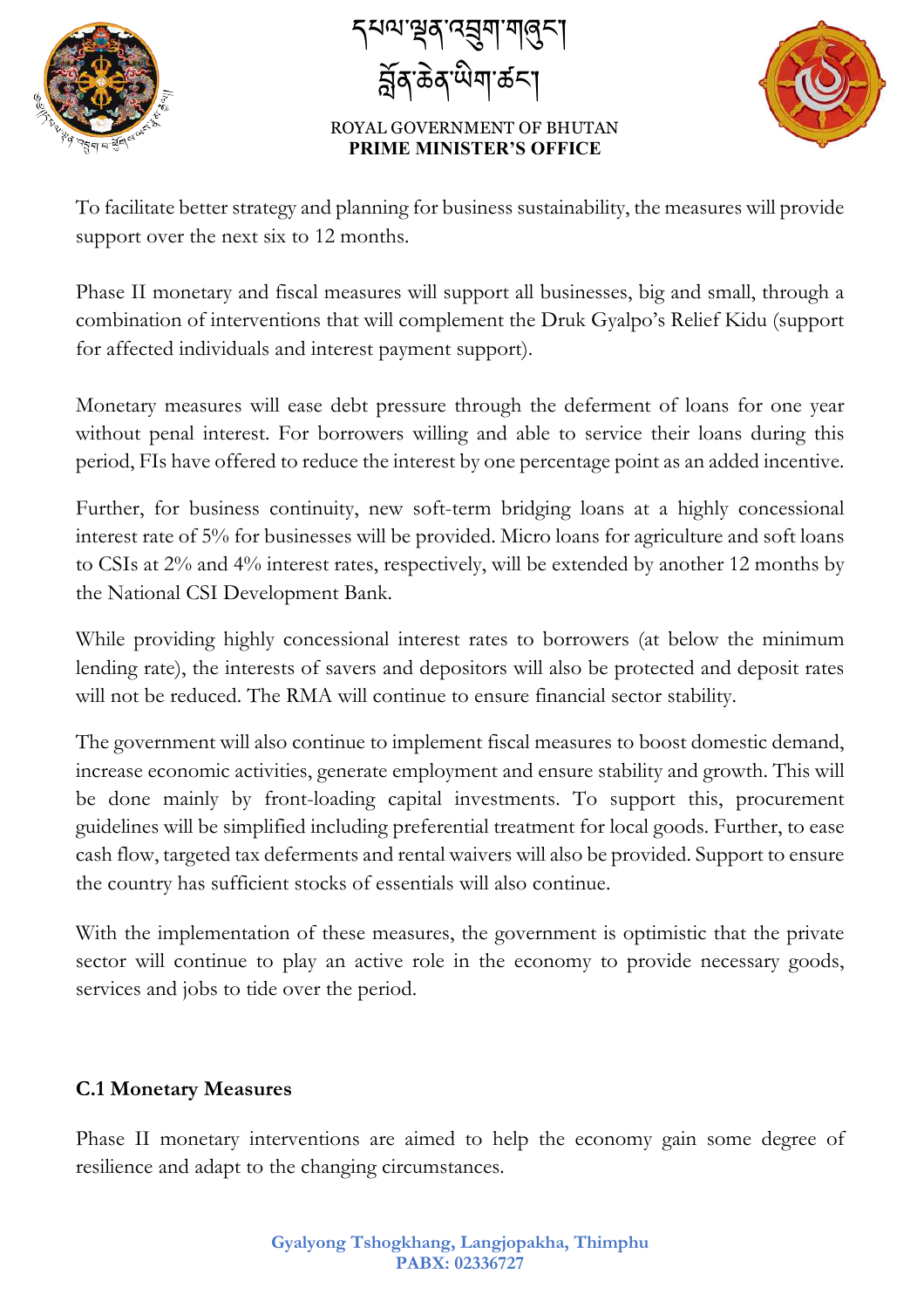

 $\overline{\phantom{a}}$ དཔལ་ལན་འབག་གཞང་། བོན་ཆན་ཡག་ཚང་།



Stakeholders agree that the recovery of businesses and the economy may take longer than anticipated, and therefore, the tenure for Phase II Interventions is considered from over six months to 12 months.

### **I. Bridging loans for business continuity (soft short-term loans) to corporate and business entities at concessional interest rate of 5%**

To ensure the resilience and continuation of operations of corporate and business entities (CIT and BIT filing business agencies) that are seriously affected by COVID-19, FIs will provide "Soft Short-Term Loans for Business Continuity" at the following terms:

- *Eligible for CIT and BIT (accounts/estimates) filing business entities, whose loans are regular. For Term Expired Loans, viable businesses will be eligible, while the rest will seek foreclosure;*
- *Purpose of the loan facility is to maintain regular operations of the business, particularly paying salaries of employees, utility bills, and rents, where applicable;*
- *Loan size will be determined by the financial institution based on the June 2019 tax returns;*
- *Tenure of the Soft-Term Loan is 4 years with gestation period of 1 year;*
- *Banks agreed to provide Interest Rate at the soft rate of 5 percent.*

## **II. Soft Short-Term Micro Loans and Soft Loans to CSIs**

In order to continue supporting micro clients and CSI borrowers, micro loan of Nu 500,000 at 2% and Soft Term Loans at 4% to be extended by another 12 months by the National CSI Development Bank as approved by the Ministry of Finance.

### **III. Deferment of Loan Repayment**

Loan deferments will be extended for one year until June 30, 2021 for all loans. Deferments can be full or partial. However, partial repayment will cover at least the interest payment on the loans. The RMA will provide clear directives to implement this intervention.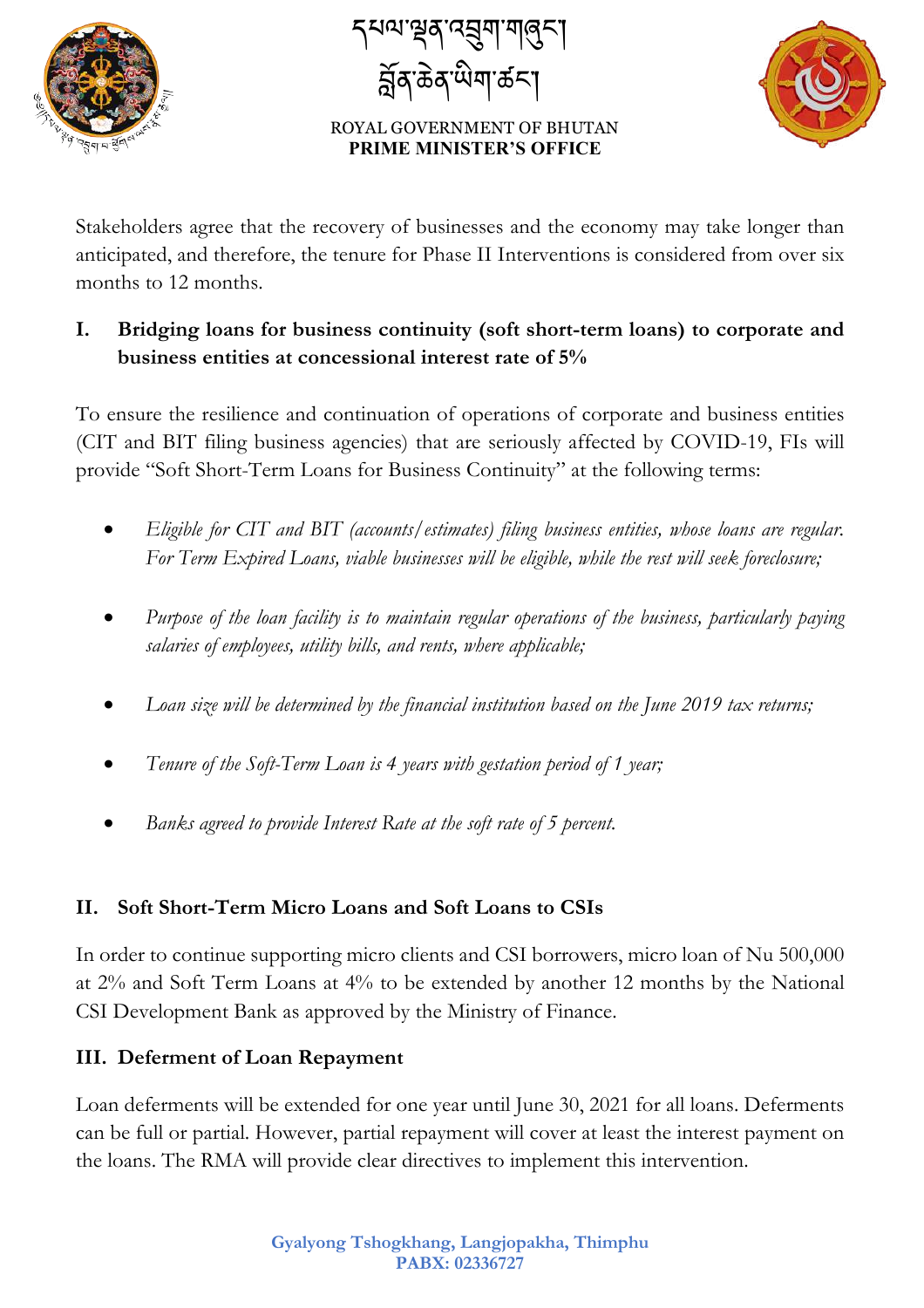

 $\overline{\phantom{a}}$ དཔལ་ལན་འབག་གཞང་། བོན་ཆན་ཡག་ཚང་།



### **Conditions for deferment of loan repayment for those not covered by the interest waiver**

- *Interest will continue to accrue at normal rates on the principal amounts during the deferment period.*
- *Interest accrued during the deferment period will be capitalised at the end of deferment period. The interest will not be compounded during the deferment period. The FSPs will work out suitable amortization plans with the added tenure of the loans (period of deferment) to maintain the same EMI where possible;*
- *No late fees/penal interests shall be charged during the deferment period;*
- *Further, the term expired loans shall be segregated into viable and nonviable loans, with arrangements for re-scheduling of viable loans and pursuit of foreclosure of non-viable loans in the larger interest of the economy and financial sector. RMA will assist in addressing the foreclosure of non-viable and term expired loans;*
- *All loan account holders will have to register for Loan Repayment Deferment with respective FSPs in a prescribed form for proper assessment and monitoring purposes;*
- *The extension of loan tenures will be considered based on assessments.*

### **Incentives for regular loan payers (1% interest rate reduction during deferment period)**

- Borrowers who repay their loans regularly and fully during the deferment period will be offered a 1 percentage point interest rate reduction during the deferment period.
- This rebate will be adjusted against the borrower's outstanding balance.
- For loans that are fully repaid during the deferment period, the financial institutions will refund the interest differential.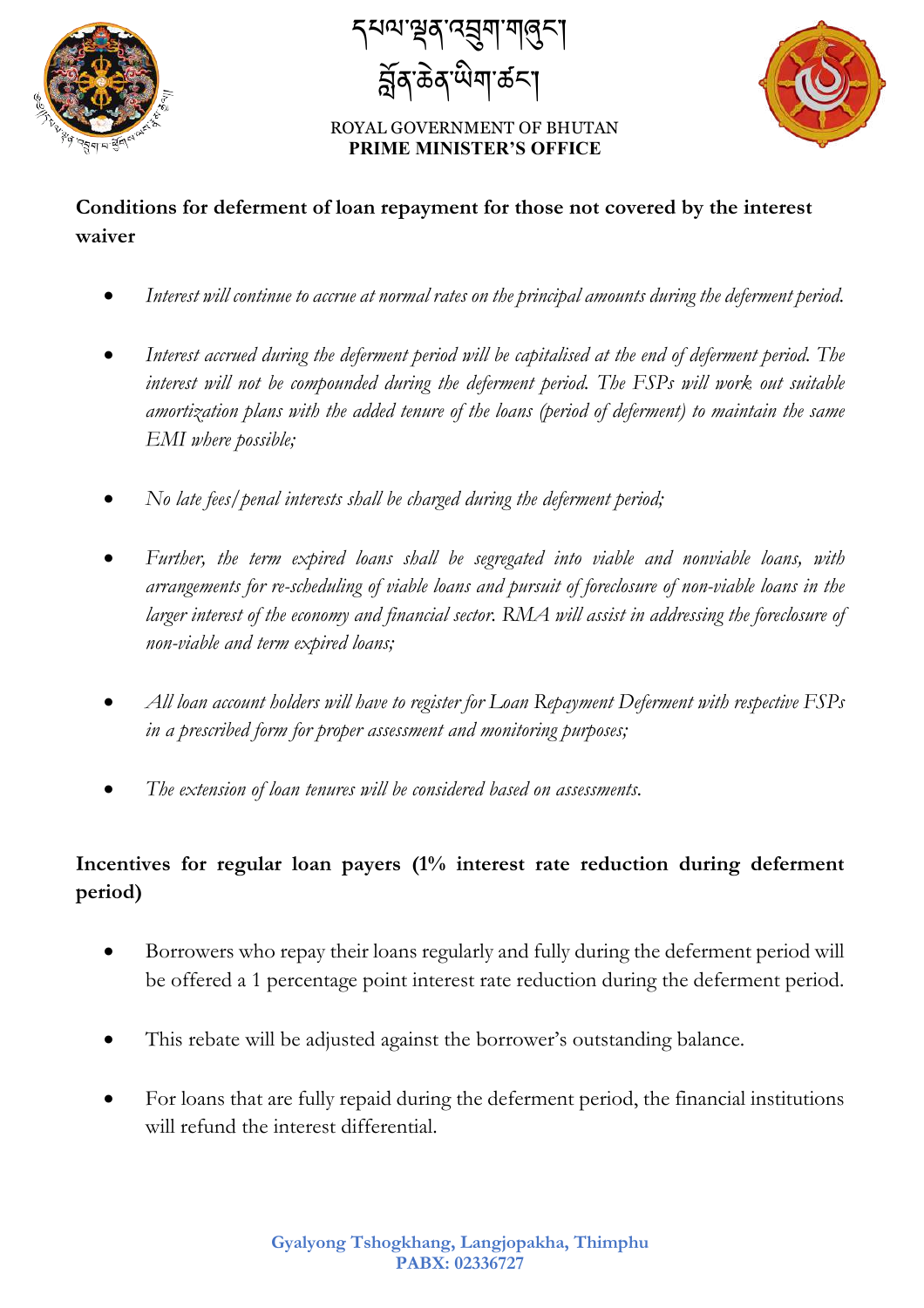

 $\overline{\phantom{a}}$ <sub>|</sub>ସନ୍ଧ'ଷ୍ଟବ୍'ମ୍ବଶ୍ମ'୩୍ଡବ୍ମ୍ བོན་ཆན་ཡག་ཚང་།



## **IV. Conversion of concessional working capital schemes to concessional termbased loan (5% interest rate for the tenure of the loan)**

The three working capital schemes (for Wholesalers, Tourism, and Manufacturing Industry) applied during the first three months of COVID-19 is now being replaced by the **Bridging Loan for Business Continuity described in (I)**.

However, the working capital loan outstanding at the end of June 30, 2020 will be provided with the following concessional repayment modalities:

The total outstanding working capital with capitalized interest rate at the end of June 30, 2020 will be amortized over the approved tenure of the loan (2-4 years) at the concessional interest rate of 5 percent.

## **V. Non-Performing Loans (NPLs)**

The government and the RMA will conduct an in-depth assessment of NPLs from July 2020 to facilitate rehabilitation and/or foreclosures of non-performing loans.

## **VI. Support to Financial Service Providers (FSPs) by RMA**

To provide adequate and timely support to the FSPs in implementing the approved monetary measures, RMA will provide the following enabling measures:

### **(a) Opening of Liquidity Window Facility**

RMA will open a liquidity window for FSPs (inter-bank borrowing system) to meet the temporary funding requirements and to ease the cash flow/liquidity constraints within the financial system. RMA will release liquidity through reduction of CRR only if the liquidity crunch is of a systemic nature.

### **(b) Easing of Prudential Regulations**

In consultation with FSPs, RMA will, where possible revise or ease Prudential Regulations like Income Recognition and Asset Classification (IRAC), Capital Adequacy Ratio (CAR), and Statutory Liquidity Ratio (SLR) to assist the FSPs in sharing or accommodating business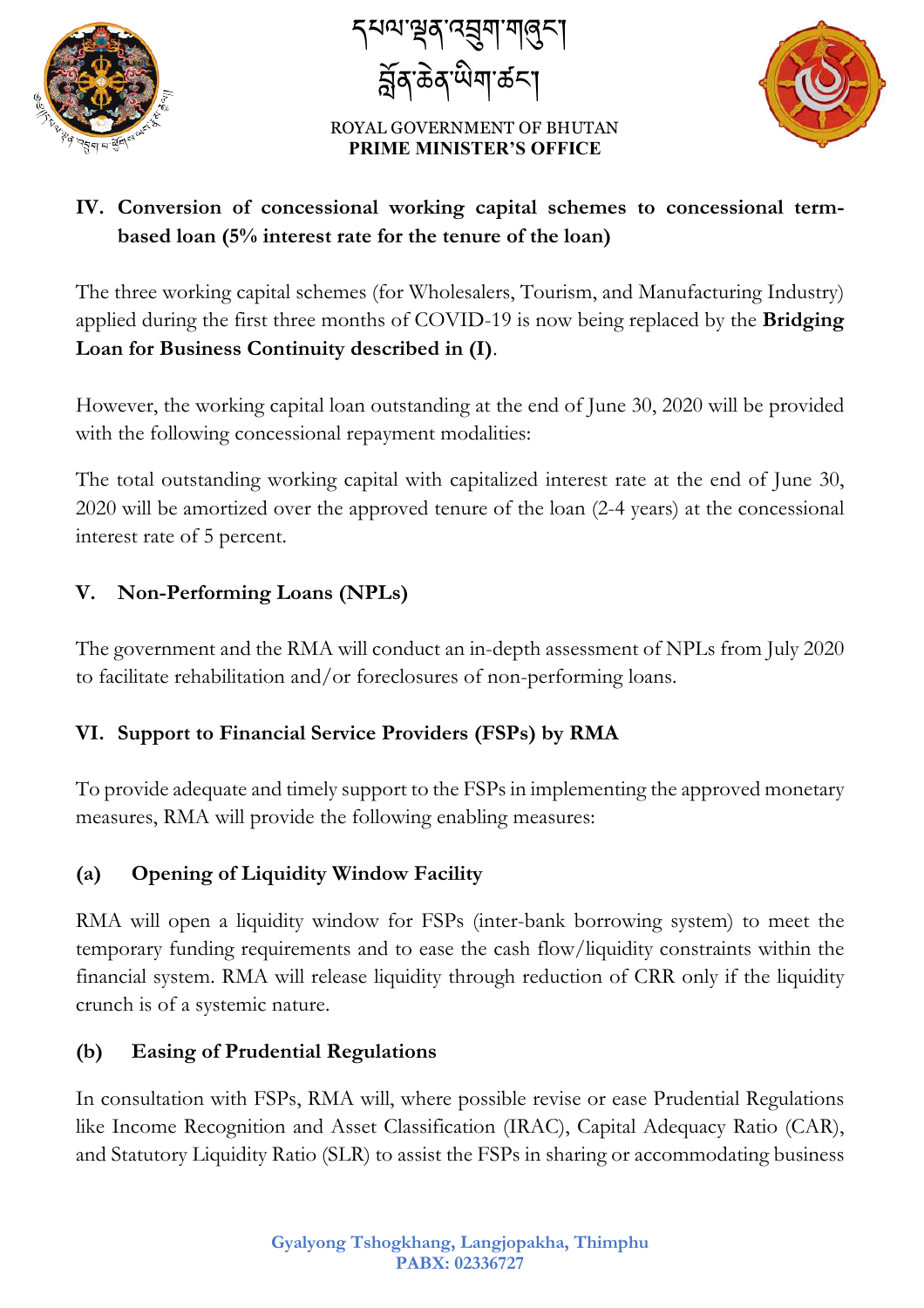

 $\overline{\phantom{a}}$ ५०'भूष्'व्ह्या'गलुन्। བོན་ཆན་ཡག་ཚང་།



risks and vulnerabilities with the loan account holders *(PR relaxations will be done separately with FIs at an appropriate time*).

#### **C.2. Fiscal Measures**

#### **I. Taxes, duties and other charges**

- 1. While filing of all CIT and BIT for income year 2019 shall be completed by June 30, 2020, CIT and BIT payment for tourism and allied sectors shall be deferred up to December 31, 2020. Other sectors shall settle applicable CIT and BIT on installment basis by September 2020.
- 2. Waiver of payment of monthly rent and other charges shall be continued for six additional months (July to December 2020) for tourism related business entities leasing government property.
- 3. Deferment of electricity charges for industries shall be extended for the period July - December 2020, while demand charges shall be paid on actual consumption basis.
- 4. Hotels used as quarantine facility shall continue to receive electricity and WiFi free of charge for the period July - September 2020.

#### **II. Budget support for FY 2020-21: Front loading of priority activities**

To boost economic activities and sustain growth, the government has decided to front load various economic activities to the current fiscal year through the following measures:

- 1. Enhance capital budget outlay from Nu 27 billion to Nu 36 billion for FY 2020- 21.
- 2. Accelerate projects in the areas of tourism resilience, agriculture, Build Bhutan and improvement of farm roads for implementation under the Economic Contingency

Plan for which Nu 4 billion has been approved over and above the budget for FY 2020-21.